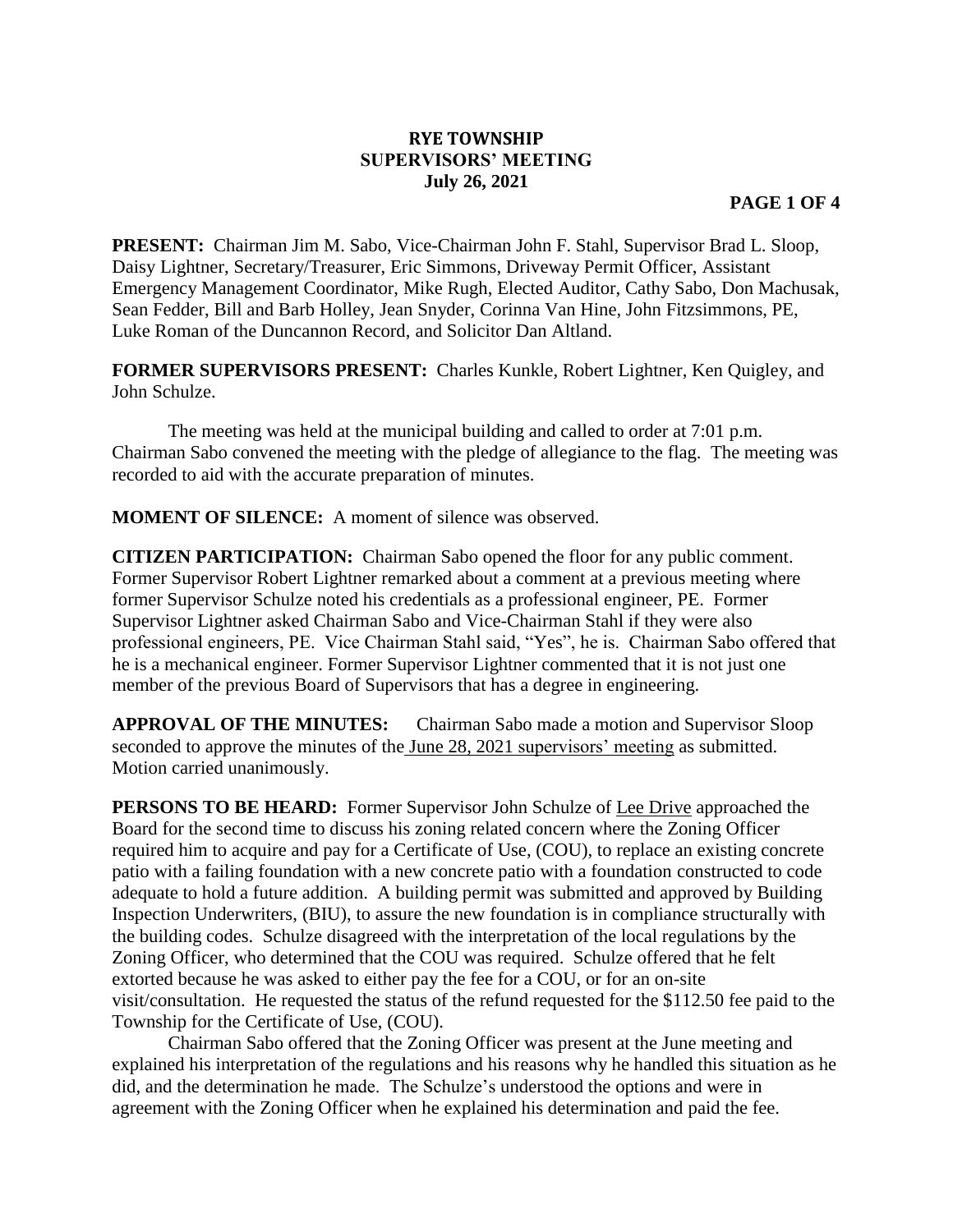Page **2** of **4 Supervisors' Meeting** July 26, 2021

Therefore, Chairman Sabo made a motion for the Board to deny the request for refund of any fees based on the interpretation of the Zoning Officer and the Schulze's agreement to it at that time. Supervisor Brad Sloop seconded the motion. Motion carried unanimously. *The record notes that the Township paid more than the fee paid of \$112.50 to the Zoning Officer for his services involving the above-referenced zoning matter.*

**MONTHLY MUNICIPAL REPORTS:** A **Zoning Report** was presented by Zoning Officer Brian Gilbert of Wilson Consulting Group for the dates June 29 to July 20, 2021. Eight activities were reported: revise plot plan for Mountain Road culvert; review materials for Speck Plan; checked on a noise complaint; reviewed site to confirm permit conditions; issued new home permit for 110 Scenic Drive and prepared monthly report.

A **June Sewage Enforcement Report** was submitted by SEO Lenny Sizer of FSA Engineering and read by Chairman Sabo as follows: Two (2) activities: permit to replace a distribution box at 1921 Valley Road and a chisel inspection at 1310 New Valley Road for a total due in fees of \$200.00.

The **Road Report** for June was provided by Road Foreman Brad Sloop and read by Co-Road Superintendent John Stahl as follows: once again a busy month with 12 activities: with the recent storms cleaned up downed trees on New Valley and Idle Road; mowed grass at the building; clean pipes and ditches throughout the Township; repaired the top of Millers Gap Road with millings from 2021 Road resurfacing projects; continued mowing along various roads; due to recent torrential cloud burst emergency repairs were made to the Idle Road culvert pipe, headwall at Pine Hill Road culvert bridge; and temporary repair to Mountain and Deans Gap Road culverts; chipped brush, mowed in Marysville Borough as part of a mutual exchange of services; repaired rototiller for the Recreation Board; repaired hydraulic leak on Tractor/Mower; moved additional mulch at the Park with the backhoe to assist with spreading the wood carpet on the playground.

**Recreation Board** member Robert Lightner was present and reported a successful "Sundaes in the Park" event with 61 people in attendance, including two supervisors. He announced the next event is:

August 15 – Music in the Park, 6:00-8:00 PM; bring your lawn chairs.

Local vocal talent – Mike Foltz; snacks and beverages served.

Robert Lightner reported that the wood carpet is completely installed on the two playgrounds at the New Valley Road Park. Recreation Board members, Melissa Snyder and Dana Graupensperger along with their spouses organized a group of young people to spread the wood carpet on several occasions. The Glenvale Church of God Youth Group finished spreading the wood carpet on the larger playground this past weekend. He requested that the Board send a letter of appreciation to each group.

Chairman Sabo agreed and directed the Secretary to prepare appreciation letters. He thanked the Recreation Board for providing the events for the residents of the Township and encouraged everyone to attend the next event in the Park.

Assistant EMC Michael Rugh provided a brief **Emergency Management Report** on the road closure at the intersection of SR 850 and SR 34 for 42 days involving construction of the roundabout. Mike Rugh contacted Shermans Dale Fire Chief Mike Minich and was assured that fire trucks would have emergency access during the lengthy road closure.

The **June Treasurer's Report** was read by the Secretary/Treasurer. The report is on file in the Township office and approved pending the 2021 Financial Audit. In her report she noted that the first deposit of the American Rescue Fund monies was received by the Township on June 29, 2021 in the amount of \$124,608.70. The Township, along with all municipalities, is awaiting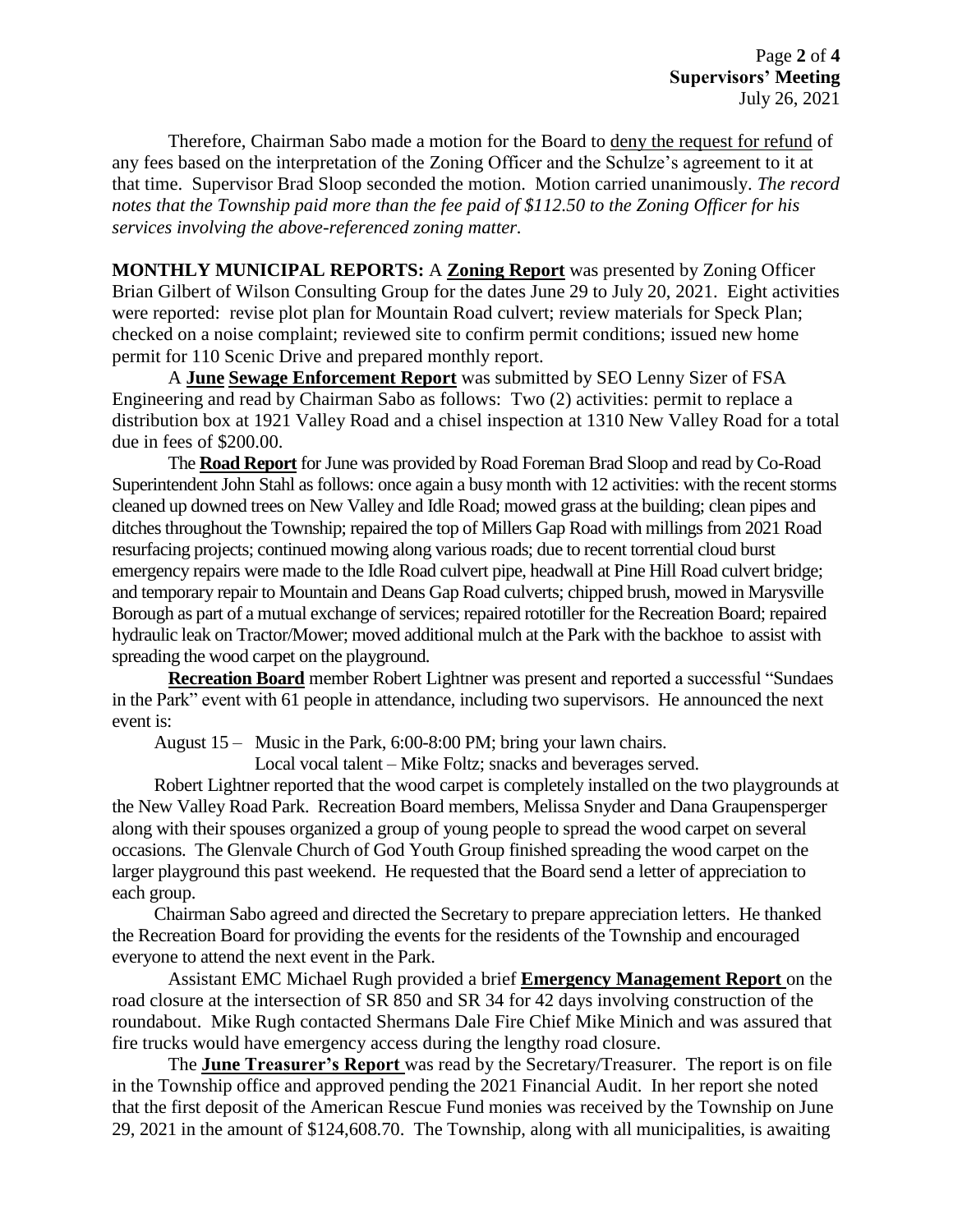final determinations from the Federal Government for all eligible and permitted uses of the monies.

**RESOLUTIONS:** Upon due discussion and consideration, Chairman Sabo made a motion with a second from Vice-Chairman Stahl to adopt the following resolutions:

**Resolution 21-18,** which authorizes a transfer of approximately \$61,515.00 from the Short term Checking Easy Access Municipal Cd at Pennian Bank to the General Checking at Pennian Bank, New Bloomfield branch for a slightly better rate of investment return.

**Resolution 21-19,** which authorizes the transfer in the Capital Reserve Fund of a matured Road Equipment CD to a short term four month CD designated for Road Equipment monies at the Bank of Landisburg to later combine at year end with another matured Road Equipment Cd.

Motion carried unanimously to approve the above-referenced Resolutions.

Upon due discussion and consideration, Supervisor Sloop made a motion with a second from Vice-Chairman Stahl to adopt the following resolution:

**Resolution 21-20,** which authorizes two separate transfers of two matured Cds at the Bank of Landisburg: a matured Stormwater/MS4 Cd for approximately \$32,412.63 and a matured Comp Plan Cd for approximately \$17,432.83. Both Cds will be transferred to 15 month Cds at .20% at the Bank of Landisburg.

Motion carried unanimously.

Upon due discussion and consideration, Vice-Chairman Stahl made a motion with a second from Supervisor Sloop to adopt the following resolution:

**Resolution 21-21,** which authorizes two separate transfers of two matured Cds at Pennian Bank in New Bloomfield as follows:

- a matured General Cd of approximately \$162,666.39 into the Pennian Checking Account at .50%
- a matured Solid Waste Cd of approximately \$66,441.24 into an easy access municipal Cd at .35%

Motion carried unanimously.

**NEW BUSINESS:** Notice was received that the Perry County Association of Township Officials, PCATO, have rescheduled their Annual Convention to Saturday, September 11, 2021 at the Newport Fairgrounds. Vice-Chairman John Stahl offered that he is available to attend. The Secretary indicated she would check with the tax collector to see if she is also interested in attending the Convention. After confirming the number of attendance at the Convention, a check for payment of registration will be processed.

The Elected Board of Auditors provided a copy of an approved Resolution clarifying the wages set for a supervisor working full and part time as an employee of the Township. Solicitor Dan Altland provided a brief summary of the Resolution. He explained that whenever a Township has a supervisor that works as an employee, the elected Board of Auditors sets the wages. In the past, the Township did not have anyone working full time and also holding the position of elected supervisor. The Board of Auditors addressed this new situation in the Resolution. The rate set in January 2021 at \$12.50 per hour was clarified. This wage was for a supervisor that works part time, or on an irregular or "as needed" basis for the Township. The full time employee's wage rate will be governed by the existing full time employee contract.